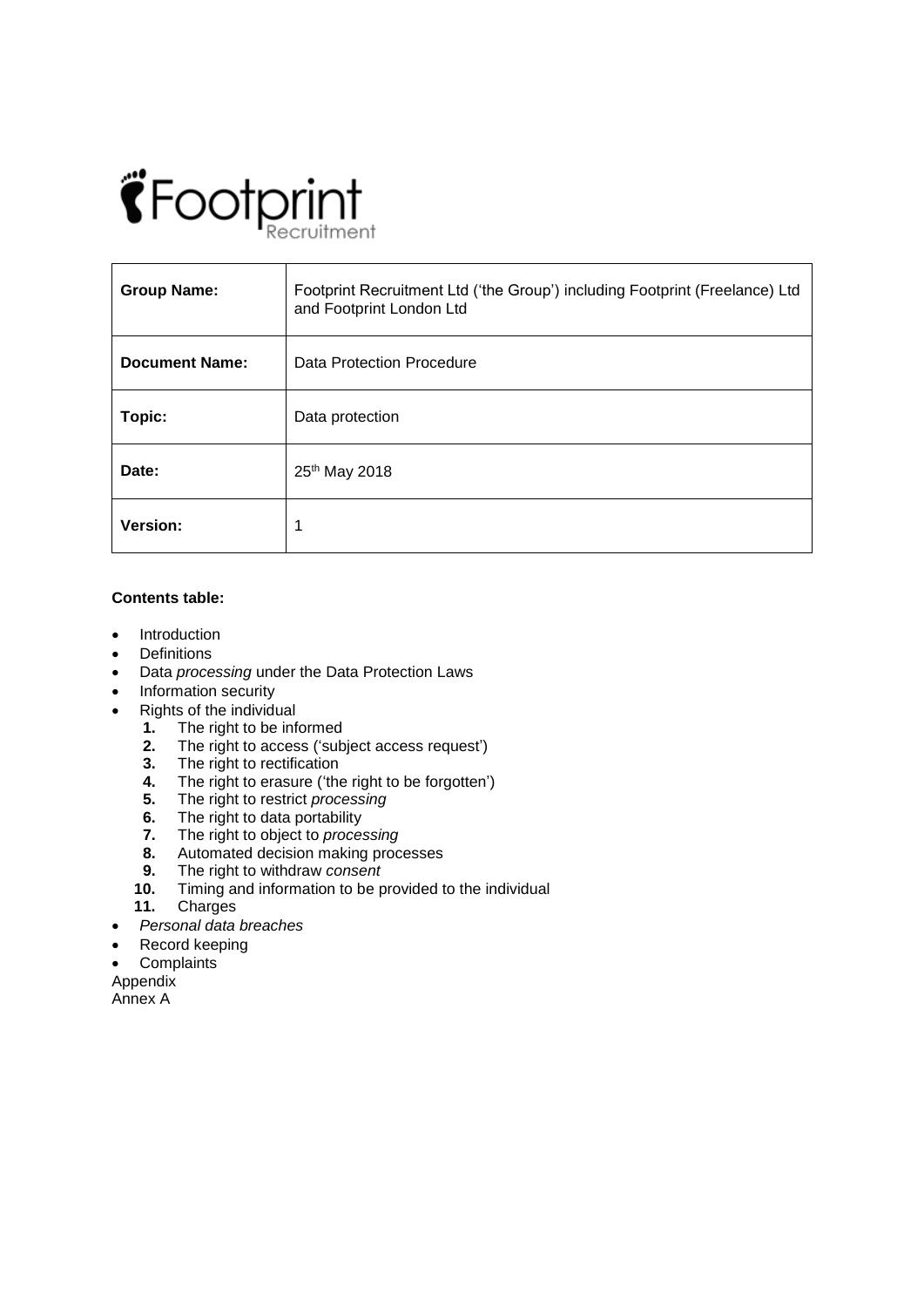All organisations that process *personal data* are required to comply with data protection legislation. This includes in particular the Data Protection Act 1998 (or its successor) and the EU General Data Protection Regulation (together the 'Data Protection Laws'). The Data Protection Laws give individuals certain rights over their *personal data* whilst imposing certain obligations on the organisations that process their data.

As a recruitment business the Group collects and processes both *personal data* and *sensitive personal data*. It is required to do so to comply with other legislation. It is also required to keep this data for different periods depending on the nature of the data.

This policy sets out the Group's procedures for implementing the Data Protection Laws. It should be read in conjunction with the REC's model Data Protection Policy.

In this policy the following terms have the following meanings:

**'***Consent***'** means any freely given, specific, informed and unambiguous indication of an individual's wishes by which he or she, by a statement or by a clear affirmative action, signifies agreement to the *processing* of persona data relating to him or her;

**'***Data controller***'** means an individual or organisation which, alone or jointly with others, determines the purposes and means of the *processing* of *personal data*;

**'***Data processor***'** means an individual or organisation which processes *personal data* on behalf of the *data controller*;

**'***Personal data***'**\* means any information relating to an individual who can be identified, such as by a name, an identification number, location data, an online identifier or to one or more factors specific to the physical, physiological, genetic, mental, economic, cultural or social identity of that natural person.

**'***Personal data breach***'** means a breach of security leading to the accidental or unlawful destruction, loss, alteration, unauthorised disclosure of, or access to, *personal data*;

**'***Processing***'** means any operation or set of operations performed on *personal data*, such as collection, recording, organisation, structuring, storage (including archiving), adaptation or alteration, retrieval, consultation, use, disclosure by transmission, dissemination or otherwise making available, alignment or combination, restriction, erasure or destruction.

**'***Profiling***'** means any form of automated *processing* of *personal data* consisting of the use of *personal data* to evaluate certain personal aspects relating to an individual, in particular to analyse or predict aspects concerning that natural person's performance at work, economic situation, health, personal preferences, interests, reliability, behaviour, location or movements;

**'***Pseudonymisation***'** means the *processing* of *personal data* in such a manner that the *personal data* can no longer be attributed to an individual without the use of additional information, provided that such additional information is kept separately and is subject to technical and organisational measures to ensure that the *personal data* are not attributed to an identified or identifiable individual;

**'***Sensitive personal data***'**\* means *personal data* revealing racial or ethnic origin, political opinions, religious or philosophical beliefs, or trade union membership, and the *processing* of genetic data, biometric data, data concerning health, an individual's sex life or sexual orientation and an individual's criminal convictions.

\* For the purposes of this policy we use the term '*personal data*' to include '*sensitive personal data*' except where we need to refer to *sensitive personal data* specifically.

**'***Supervisory authority***'** means an independent public authority which is responsible for monitoring the application of data protection. In the UK the *supervisory authority* is the Information Commissioner's Office (ICO).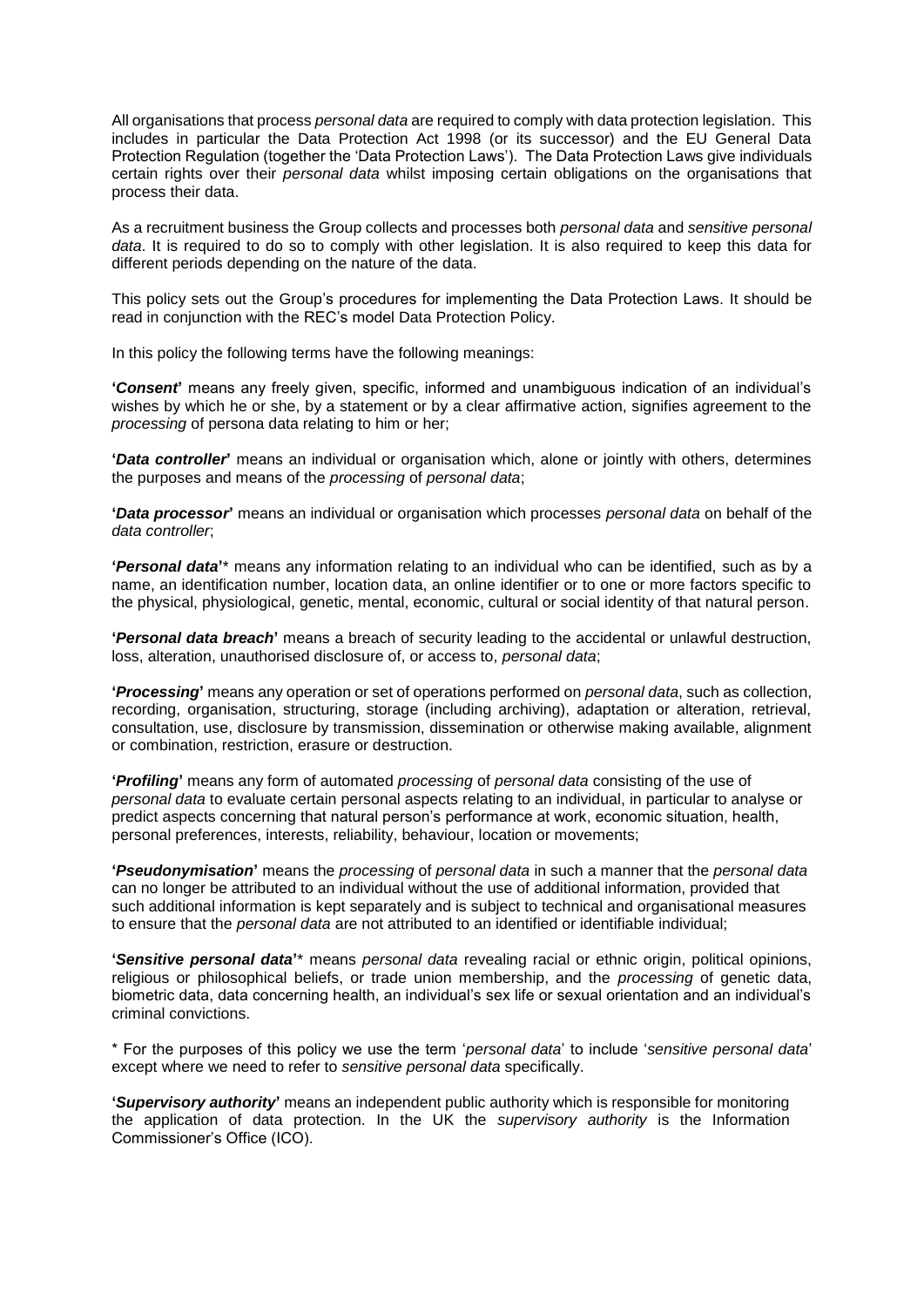**All of these definitions are italicised throughout this policy to remind the reader that they are defined terms.** The Group processes *personal data* in relation to its own staff, work-seekers and individual client contacts and is a *data controller* for the purposes of the Data Protection Laws. The Group has registered with the ICO

The Group may hold *personal data* on individuals for the following purposes:

- Staff administration;
- Advertising, marketing and public relations
- Accounts and records;
- Administration and *processing* of work-seekers' *personal data* for the purposes of providing workfinding services, including *processing* using software solution providers and back office support
- Administration and *processing* of clients' *personal data* for the purposes of supplying/introducing work-seekers

The Group will only process *personal data* where it has a legal basis for doing so (see Annex A). Where the Group does not have a legal reason for *processing personal data* any *processing* will be a breach of the Data Protection Laws.

Only those listed in the Appendix are permitted to add, amend or delete personal data from the Group's database(s) ('database' includes paper records or records stored electronically).

All Group staff are responsible for notifying those listed in the Appendix where information is known to be old, inaccurate or out of date or a request for erasure, access, rectification or restriction of *processing* has been received from the individual. Group staff are also responsible for notifying those listed in the Appendix where any request for data portability, objection to *processing* or where *consent* to process has been withdrawn and has been received from the individual.

The incorrect *processing* of *personal data* e.g. sending an individual's details to the wrong person, allowing unauthorised persons access to personal data, sending information out for purposes for which the individual did not give their *consent*, or not having a lawful reason to process personal data, may give rise to a breach of contract and/or negligence leading to a claim against the Group for damages from an employee, work-seeker or client contact.

# **A failure to observe the contents of this procedure policy will be treated as a disciplinary offence.**

In addition all Group staff should ensure that adequate security measures are in place to limit the risk of *personal data breaches*. For example:

- Staff should lock their computer screens when they are not in use.
- All devices, whether Group or personal devices (including but not limited to computers, mobile phones, other hand-held devices) containing personal data relating to the services of the Group shall be encrypted and password protected
- Staff should not disclose their passwords to anyone.
- Email should be used with care. Group staff must ensure that emails are sent only to the intended recipient/s. Where Group staff send an email in error then the email must be recalled immediately and Group staff must inform those listed in the Appendix of the error so that any risk of a *personal data breach* can be limited.
- Personnel files (whether for internal staff or work-seekers) and other personal data should be stored securely to prevent unauthorised access. They should not be removed from their usual place of storage without good reason.
- Personnel files (whether for internal staff or work-seekers) should always be locked away when not in use and when in use should not be left unattended.
- Personal data should only be stored for the periods set out in the Group's data retention policy.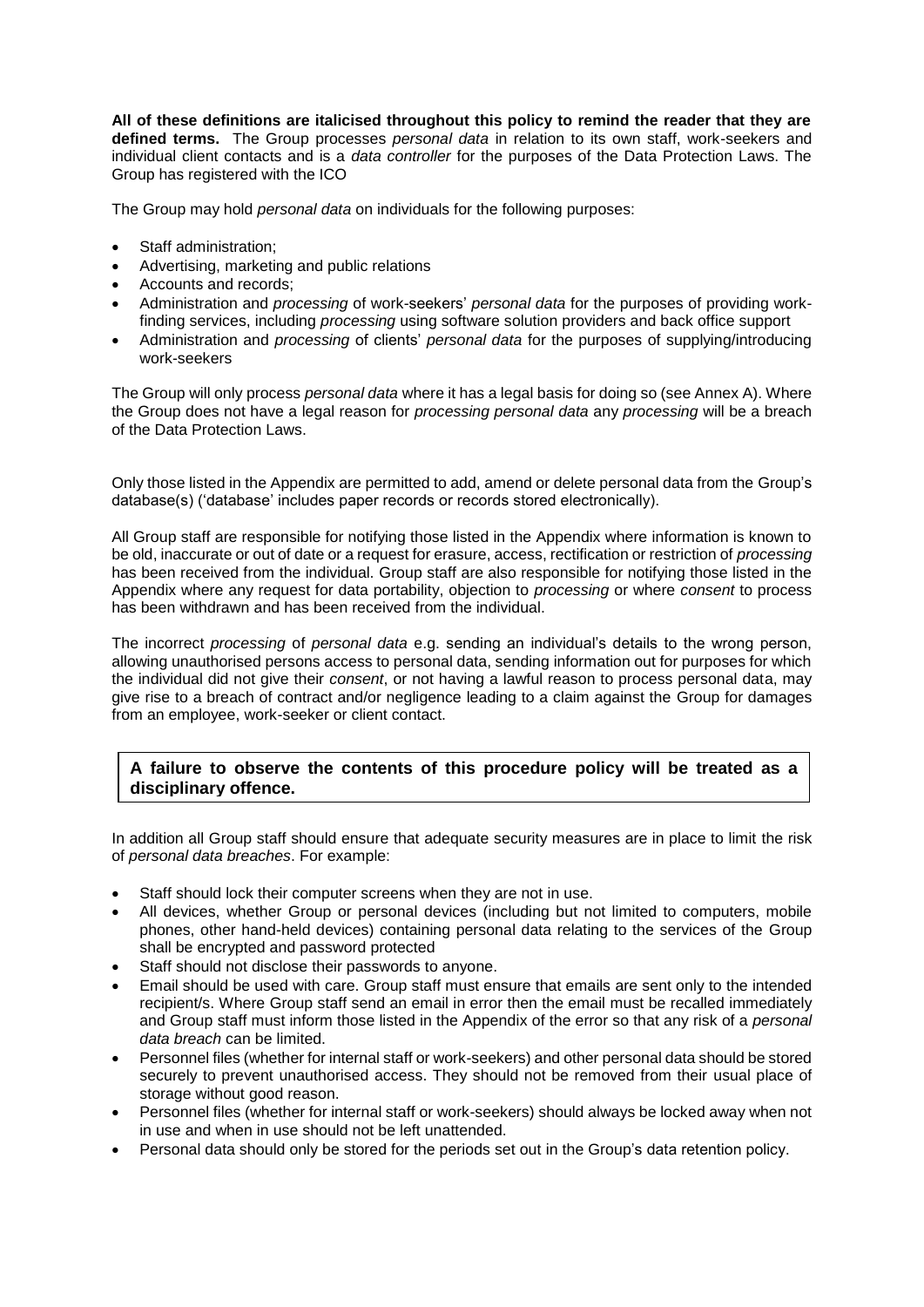*Processing* includes the destruction or disposal of personal data. Therefore staff should take care to destroy or dispose of personal data safely and securely. Such material should be shredded or stored as confidential waste awaiting safe destruction.

An individual has the following rights under the Data Protection Laws:

- 1. The right to be informed of what information the Group holds on them this is typically given to the individual in a privacy notice;
- 2. The right of access to any personal data that the Group holds on them this is usually referred to as a 'subject access request';
- 3. The right to rectification of personal data that the individual believes is either inaccurate or incomplete;
- 4. The right to erasure of their personal data in certain circumstances;
- 5. The right to restrict *processing* of their personal data;
- 6. The right to data portability of their personal data in specific circumstances;
- 7. The right to object to the *processing* of their personal data where it is based on either a legitimate interest or a public interest;
- 8. The right not to be subjected to automated decision making and *profiling*; and
- 9. The right to withdraw *consent* where it was relied upon to process their personal data.

# **1. The right to be informed**

Any individual whose *personal data* is processed by the Group will have the right to be informed about such *processing*. They will have the right to be informed about who, what, where and why the data is processed. This information should be delivered in a privacy notice, in writing and where appropriate electronically. Depending on where the personal data are being collected, an individual may be directed to the Group's website privacy notice or be given a copy of a privacy notice. This privacy notice should be issued in instances where either:

- a) The Group collects/processes data directly from the individual; or
- b) The Group has not collected/processed the data from the individual directly.

The privacy notice should include the information set out in Table 1 (below).

In addition:

- a) Where personal data has been collected **from the individual** the privacy notice will need to be issued at the point the data is collected. Where the Group intends to further process the personal data for a purpose other than that for which the personal data was collected, the Group shall provide the individual, prior to that further *processing*, with information on that other purpose and with any relevant further information in an updated privacy notice.
- b) Where personal data has **not been obtained from the individual**, the Group shall provide the privacy notice within a reasonable period after obtaining the personal data, but at the latest within one month, having regard to the specific circumstances in which the personal data are processed. If the personal data are to be used to communicate with the individual then the privacy notice will be issued at the time of the first communication with the individual. If a disclosure to another recipient is envisaged, then the privacy notice will be issued to the individual at the latest when the personal data are first disclosed.

Group staff will be responsible for issuing privacy notices to individuals whose personal data is processed by the Group in the timeframes and circumstances mentioned above.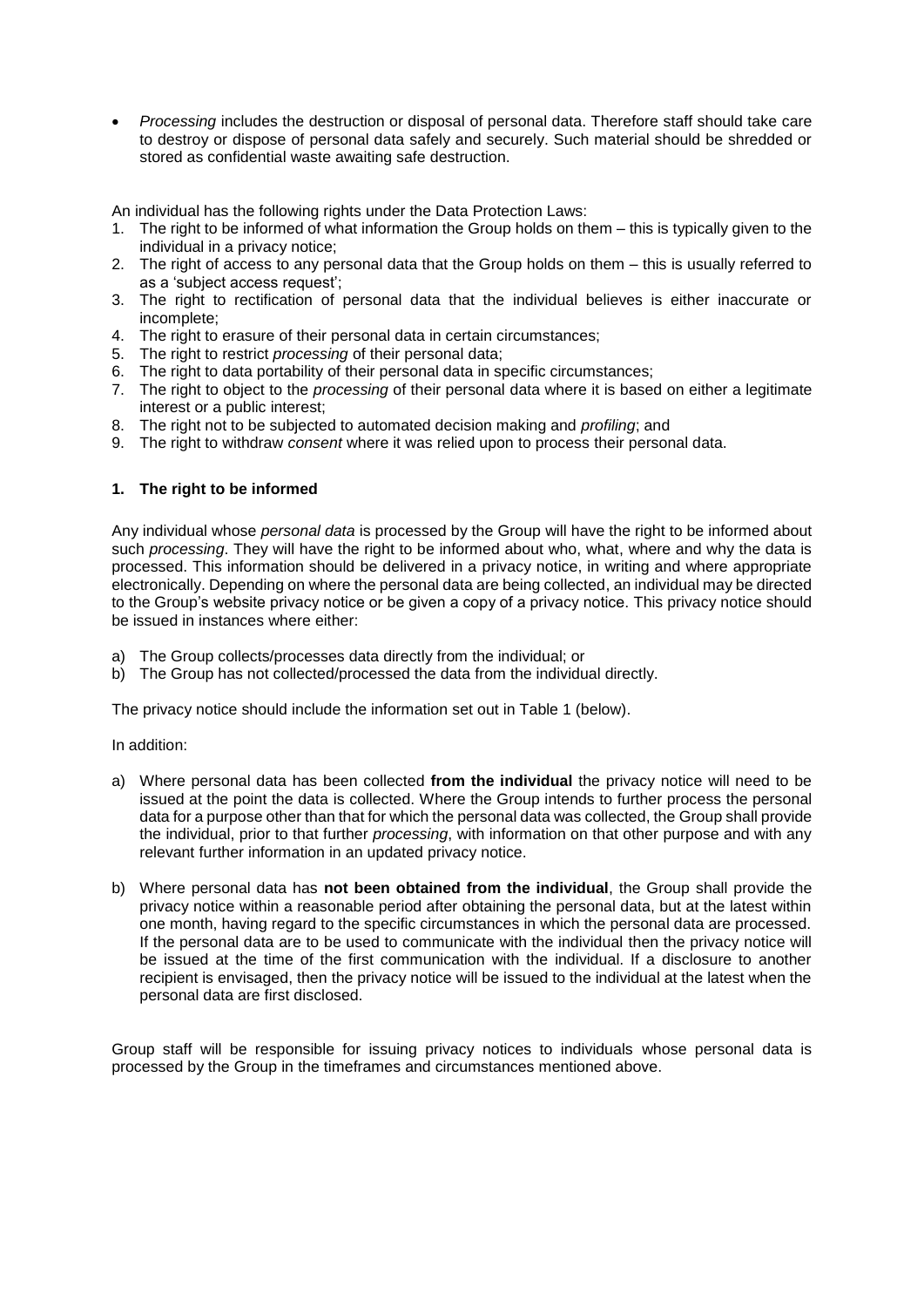# **Table 1: Privacy information to be given to the individual**

|                                                                                                                                                                                                      | Where the Group<br>collects data from<br>the individual: | Where personal data<br>has not been obtained<br>from the individual: |
|------------------------------------------------------------------------------------------------------------------------------------------------------------------------------------------------------|----------------------------------------------------------|----------------------------------------------------------------------|
| The identity and contact details of the Group and where<br>applicable the controller's representatives and/or data<br>protection officer.                                                            | Yes (Y)                                                  | Y                                                                    |
| The purposes of <i>processing</i> and the legal basis for the<br>processing.                                                                                                                         | Y                                                        | Y                                                                    |
| The legitimate interest of the data controller or third<br>party, where applicable.                                                                                                                  | Y                                                        | Y                                                                    |
| The categories of personal data.                                                                                                                                                                     | No(N)                                                    | Y                                                                    |
| Recipients or categories of recipients of personal data.                                                                                                                                             | Y                                                        | Y                                                                    |
| Details of transfers to third countries and the<br>safeguards in place.                                                                                                                              | Y                                                        | Y                                                                    |
| The retention period of the data or the criteria used to<br>determine the retention period.                                                                                                          | Y                                                        | Y                                                                    |
| The existence of individual's rights including the right of<br>$\bullet$<br>access, rectification, erasure, restriction of processing,<br>objection to processing and the right to data portability. | Y                                                        | Y                                                                    |
| The existence of the right to withdraw consent where it<br>has been given and relied upon.                                                                                                           | Υ                                                        | Y                                                                    |
| The right to lodge a complaint with the Information<br>Commissioner's Office<br>other<br>relevant<br>or<br>any<br>supervisory authority.                                                             | Y                                                        | Y                                                                    |
| The source the personal data originates from and<br>$\bullet$<br>whether it came from publicly accessible sources.                                                                                   | N                                                        |                                                                      |
| Whether the provision of personal data form part of a<br>statutory or contractual requirement or obligation and<br>possible consequences of failing to provide the<br>personal data.                 | Υ                                                        | N                                                                    |
| The existence of automated decision-making, including<br>profiling and information about how decisions are<br>made, the significance and the consequences.                                           | Y                                                        |                                                                      |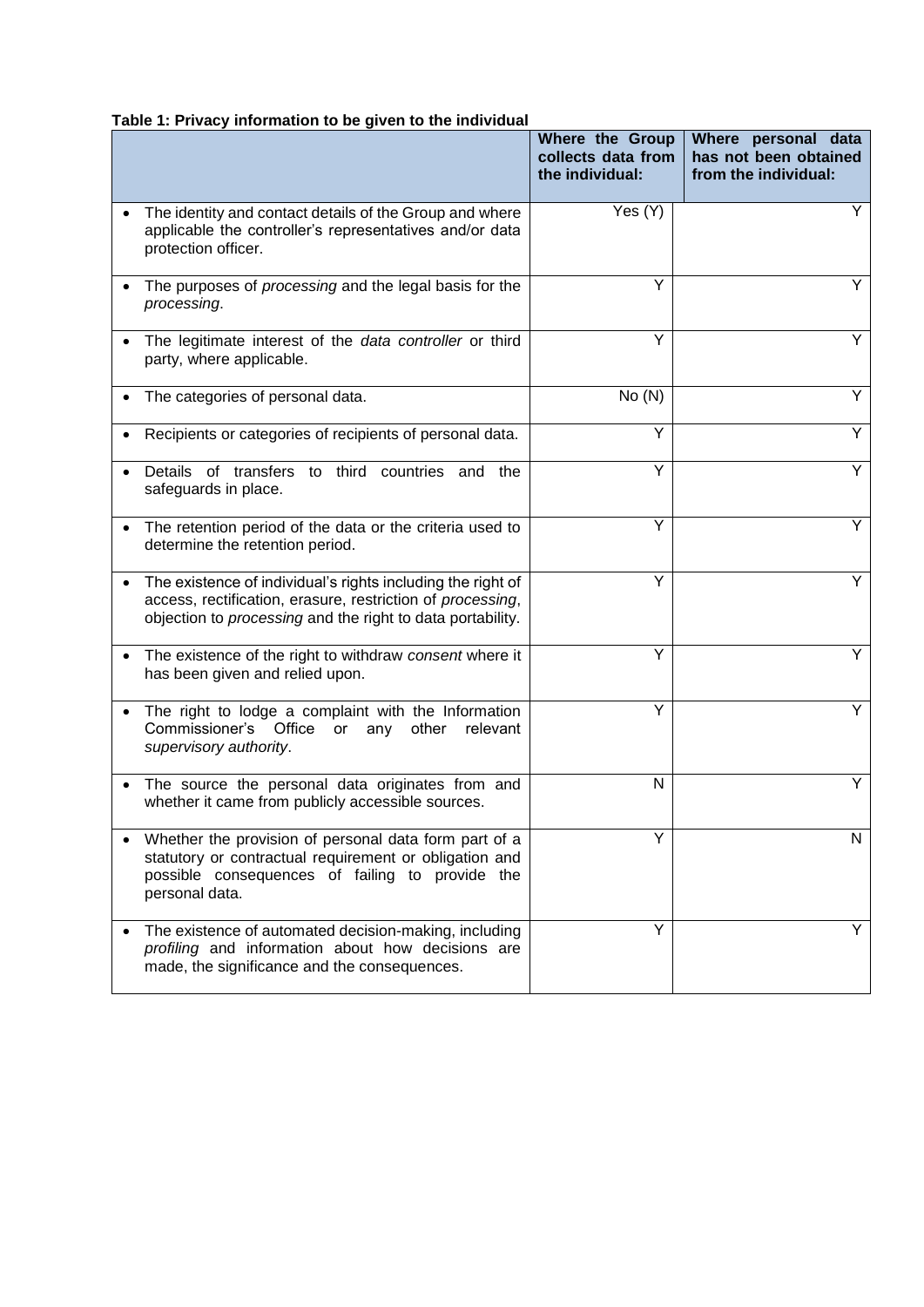# **2. The right to access ('subject access request')**

Individuals are entitled to obtain access to their personal data on request, free of charge except in certain circumstances.

An individual will be entitled to the following information:

- Confirmation that their personal data is or is not being processed:
- Access to the personal data undergoing *processing*;
- The purposes of the *processing*;
- The categories of personal data concerned;
- The recipients or categories of recipient to whom the personal data have been or will be disclosed, in particular recipients in third countries or international organisations;
- Where possible, the envisaged period for which the personal data will be stored, or, if not possible, the criteria used to determine that period;
- The existence of the right to request from the Group rectification or erasure of personal data or restriction of *processing* of personal data concerning the individual or to object to such *processing*;
- The right to lodge a complaint with the ICO or any other relevant *supervisory authority*;
- Where the personal data are not collected from an individual, any available information as to the source of that information;
- The existence of automated decision-making, including *profiling*, based on a public interest or a legitimate interest and, at least in those cases, meaningful information about the logic involved, as well as the significance and the envisaged consequences of such *processing* for the individual.

If the Group transfers the individual's personal data to a third country or to an international organisation, the individual shall have the right to be informed of the appropriate safeguards in place relating to the transfer.

If the Group processes a large quantity of information concerning the individual making the request, the Group might request that the individual specify the information or *processing* activities to which the request relates to specifically before the information is delivered. If such a request is required by the Group then it shall be delivered promptly to the individual, taking into consideration the timeframes that subject access requests must be completed.

The individual's right to access their information shall not adversely affect the rights and freedoms of others and they will not be able to access the personal data of third parties without the explicit *consent* of that third party or if it is reasonable in all the circumstances to comply with the request without that third party's *consent*, taking into consideration any means to redact the personal data of any third party. Persons listed in the Appendix will decide whether it is appropriate to disclose the information to the individual on a case by case basis. This decision will involve balancing the individual's right of access of their personal data against the third party's rights in respect of their own personal data.

**Note: an individual might not label their subject access request as such. Therefore Group staff should always consider whether a request is a subject access request even when not called that. If in doubt, refer to the persons listed in the Appendix.**

# **3. The right to rectification**

An individual, or another *data controller* acting on an individual's behalf, has the right to obtain from the Group rectification of inaccurate or incomplete personal data concerning him or her. The Group must act on this request without undue delay.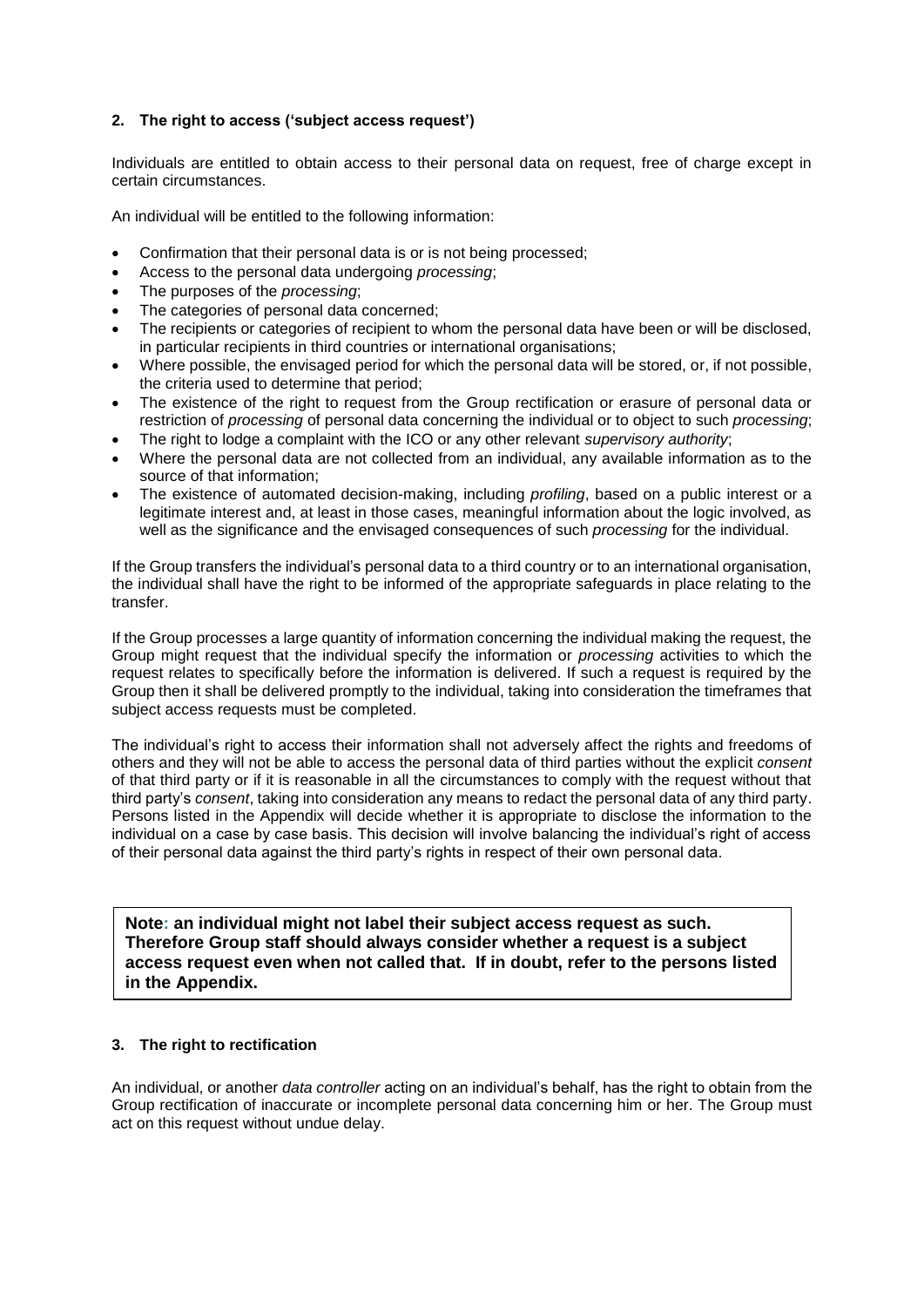Taking into account the purposes of the *processing*, the individual shall have the right to have incomplete *personal data* completed, including by means of providing a supplementary statement stating what they would require to be completed.

The Group shall communicate any rectification of *personal data* to each recipient to whom the *personal data* have been disclosed, unless this proves impossible or involves disproportionate effort. The Group shall inform the individual about those recipients if he or she requests it.

Where the Group, acting as a *data processor*, receives information from a *data controller* to rectify an individual's *personal data*, then the Group shall comply with this request unless this proves impossible or involves disproportionate effort.

In circumstances where the Group is unable to comply with the request as it proves impossible or involves disproportionate effort, the Group will document this in a privacy impact assessment or similar.

# **4. The right to erasure ('right to be forgotten')**

An individual shall have the right to obtain from the Group, acting as *data controller*, the erasure of *personal data* concerning him or her without undue delay. The Group will be obliged to erase the individual's *personal data* without undue delay where one of the following grounds apply:

- The *personal data* are no longer necessary in relation to the purposes for which they were collected or otherwise processed;
- An individual withdraws *consent* on which the *processing* is based, and where there is no other legal ground for the *processing*;
- An individual objects to the *processing* (based on either a public interest or a legitimate interest) and there are no overriding legitimate grounds for the *processing*, or an individual objects to the *processing* for direct marketing purposes (including *profiling* related to direct marketing);
- The *personal data* have been unlawfully processed;
- The *personal data* have to be erased for compliance with a legal obligation; or
- The *personal data* have been collected in relation to the offer of information society services to a child.

Where the Group, acting as *data controller*, has made the *personal data* public and is obliged to erase that *personal data*, the Group, taking into account available technology and the cost of implementation, shall take reasonable steps, including technological measures, to inform *data controllers* which are *processing* the *personal data* that an individual has requested the erasure by such controllers of any links to, or copy or replication of, those *personal data*.

The Group will not be obliged to erase information to the extent that *processing* is necessary:

- For exercising the right of freedom of expression and information;
- For compliance with a legal obligation which requires *processing*, or for the performance of a task carried out in the public interest or in the exercise of official authority vested in the Group acting as controller;
- For reasons of public interest in the area of public health;
- For archiving purposes in the public interest, scientific or historical research purposes or statistical purposes; or
- For the establishment, exercise or defence of legal claims.

The Group shall communicate any erasure of *personal data* to each recipient to whom the *personal data* have been disclosed, unless this proves impossible or involves disproportionate effort. The Group shall inform the individual about those recipients if an individual requests it.

Where the Group, acting as a *data processor*, receives information from a *data controller* to erase an individual's *personal data* the Group shall comply with this request, unless this proves impossible or involves disproportionate effort.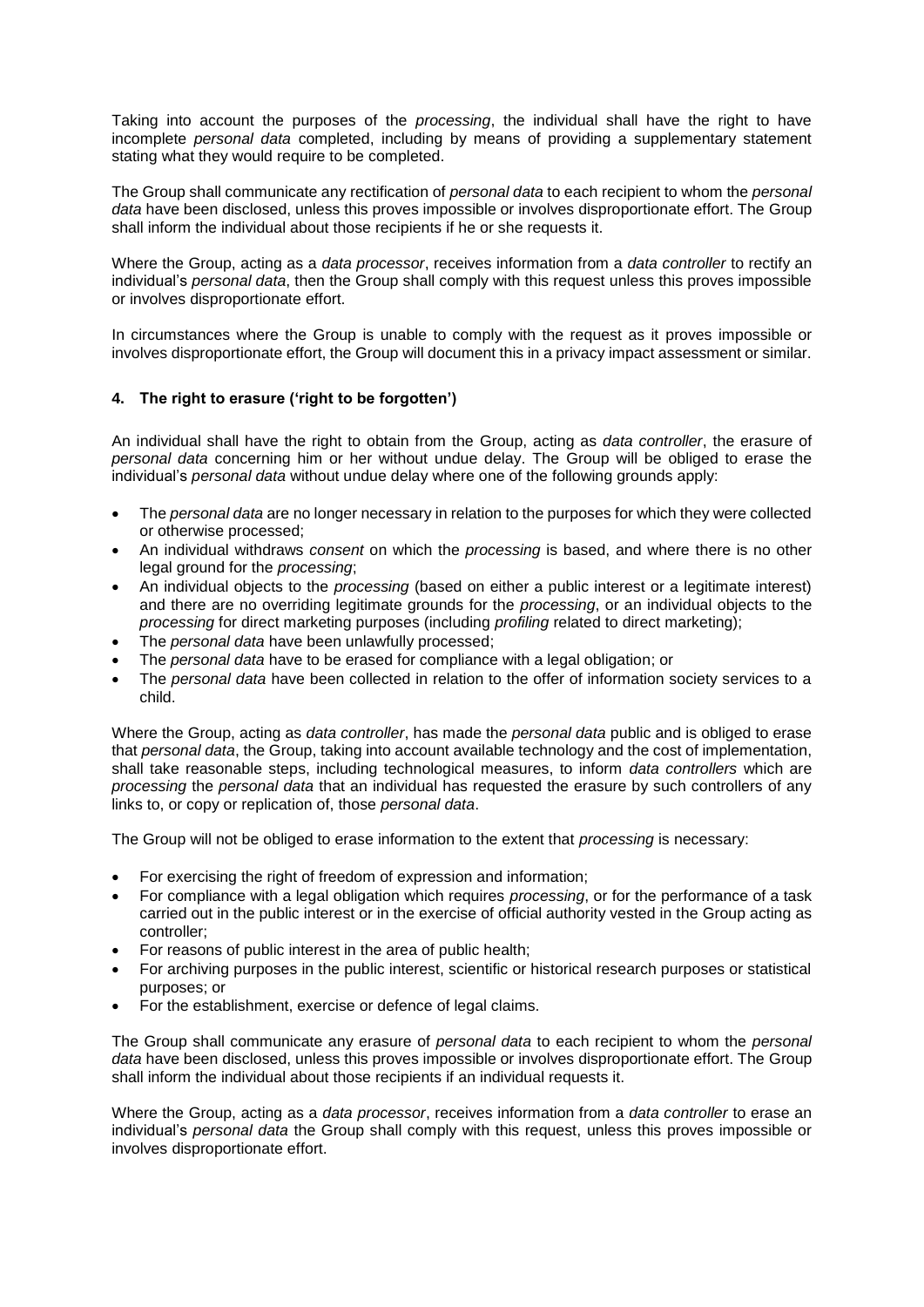In circumstances where the Group is unable to comply with the request as it proves impossible or involves disproportionate effort, the Group will document this in a privacy impact assessment or similar.

# **5. The right to restrict** *processing*

An individual will have the right to obtain from the Group, acting as a *data controller*, the restriction of processing his or her personal data where one of the following applies:

- The accuracy of the *personal data* is contested by the individual, for a period enabling the Group to verify the accuracy of the *personal data*;
- The *processing* is unlawful and the individual opposes the erasure of the *personal data* and requests the restriction of their use instead;
- The Group no longer needs the *personal data* for the purposes of the *processing*, but they are required by an individual for the establishment, exercise or defence of legal claims;
- The individual has objected to *processing* (on the grounds of a public interest or legitimate interest) pending the verification whether the legitimate grounds of the Group override those of the individual.

Where *processing* has been restricted, such *personal data* shall, with the exception of storage, only be processed with the individual's *consent* or for the establishment, exercise or defence of legal claims or for the protection of the rights of another natural or legal person or for reasons of important public interest.

Where an individual who has successfully asked for their *personal data* to be restricted, then the Group will inform the individual before such a restriction is lifted.

The Group shall communicate any restriction of *processing* to each recipient to whom the *personal data* have been disclosed, unless this proves impossible or involves disproportionate effort. The Group shall inform the individual about those recipients if he or she requests it.

Where the Group, acting as a *data processor*, receives information from a *data controller* to restrict *processing* an individual's *personal data*, the Group shall comply with this request, unless this proves impossible or involves disproportionate effort.

In circumstances where the Group is unable to comply with the request as it proves impossible or involves disproportionate effort, the Group will document this in a privacy impact assessment or similar.

#### **6. The right to data portability**

An individual has the right to receive any *personal data* concerning him or her, which he or she has provided to the Group, in a structured, commonly used and machine-readable format and have the right to transmit those data to another *data controller* where:

- The *processing* is based on the individual's *consent* or a contract; and
- The *processing* is carried out by automated means.

Group staff will advise those listed in the Appendix when they receive a request to port data. Those listed in the Appendix will be responsible for identifying if the above circumstances are satisfied for the purposes of porting the data to the individual and/or another *data controller*.

For the avoidance of doubt, there is no obligation to port *personal data* that is not kept by automated means by the Group.

#### **7. The right to object to** *processing*

An individual, has the right to object to their *personal data* being processed or profiled based on a public interest or a legitimate interest.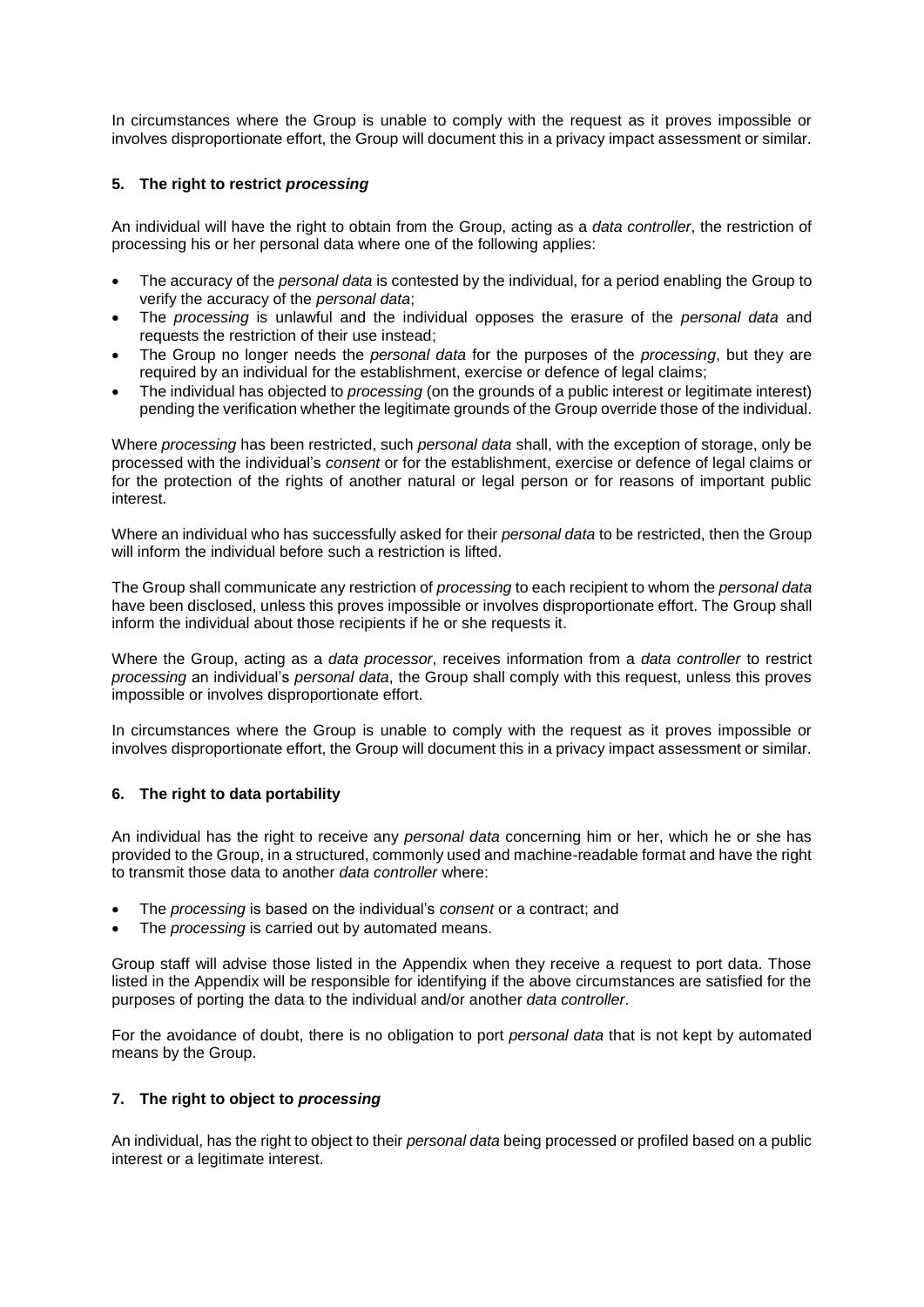Where the Group receives an objection to *processing* or *profiling* on the above, those listed in the Appendix will ensure that the *processing* and/or *profiling* ceases unless such persons can establish compelling grounds to continue to process the *personal data*. If this is the case those persons listed in the Appendix will document this in a privacy impact assessment or similar.

#### **8. Automated decision making processes**

An individual has the right not to be subjected to an automated decision making process, including *profiling*, that produces a legal effect or a similarly significant effect on the individual.

However, it is possible to subject an individual to automated decision making processes, including *profiling*, where:

- a) It is necessary for entering into or performance of a contract between the employer and the individual;
- b) It is authorised by law; or
- c) The individual has given their explicit *consent*.

Where a) and c) apply the Group will ensure that suitable measures are in place to safeguard the individual's rights and freedoms and legitimate interests, under both Data Protection Laws and the Human Rights Act 1998, before this type of *processing* occurs for *personal data*.

Where a) to c) apply the Group will only process *sensitive personal data* where the Group has received either the explicit *consent* to do so or there is a substantial public interest to do so. Again the Group will ensure that suitable measures are in place to safeguard the individual's rights and freedoms and legitimate interests, under both Data Protection Laws and the Human Rights Act 1998, before this type of *processing* occurs for *sensitive personal data*.

The safeguarding measures include:

- Conducting a risk assessment as to what risks are posed to the individual's rights and freedoms];
- Ensuring where the automated decision making process is necessary for entering into or performance of a contract, that this is documented clearly by the Group;
- Ensuring where explicit *consent* is given this is documented clearly by the Group
- Include any other measures that your Group will implement.

Group staff will be responsible for implementing the above safeguarding measures.

#### **9. The right to withdraw** *consent*

Where the Group relies on an individual's *consent* to process their *personal data* then the Group will advise the individual that they have the right to withdraw his or her *consent* at any time.

Any Group staff who receives a request from an individual to withdraw their *consent* to *processing* their data will be responsible for *processing* the individual's request further.

#### **10. Timing and information to be provided to the individual**

The Group shall provide information on action taken or not taken with regards to the individual data protection rights, set out in paragraphs 1 to 9 inclusive, without undue delay and in any event **within one month of receipt of the request**. Where the Group does take action, then it may, where necessary, extend this period by a further two months, taking into account the complexity and number of the requests. Those persons listed in the Appendix shall inform an individual of any extension within one month of receipt of the request, together with the reasons for the delay. Where the Group does not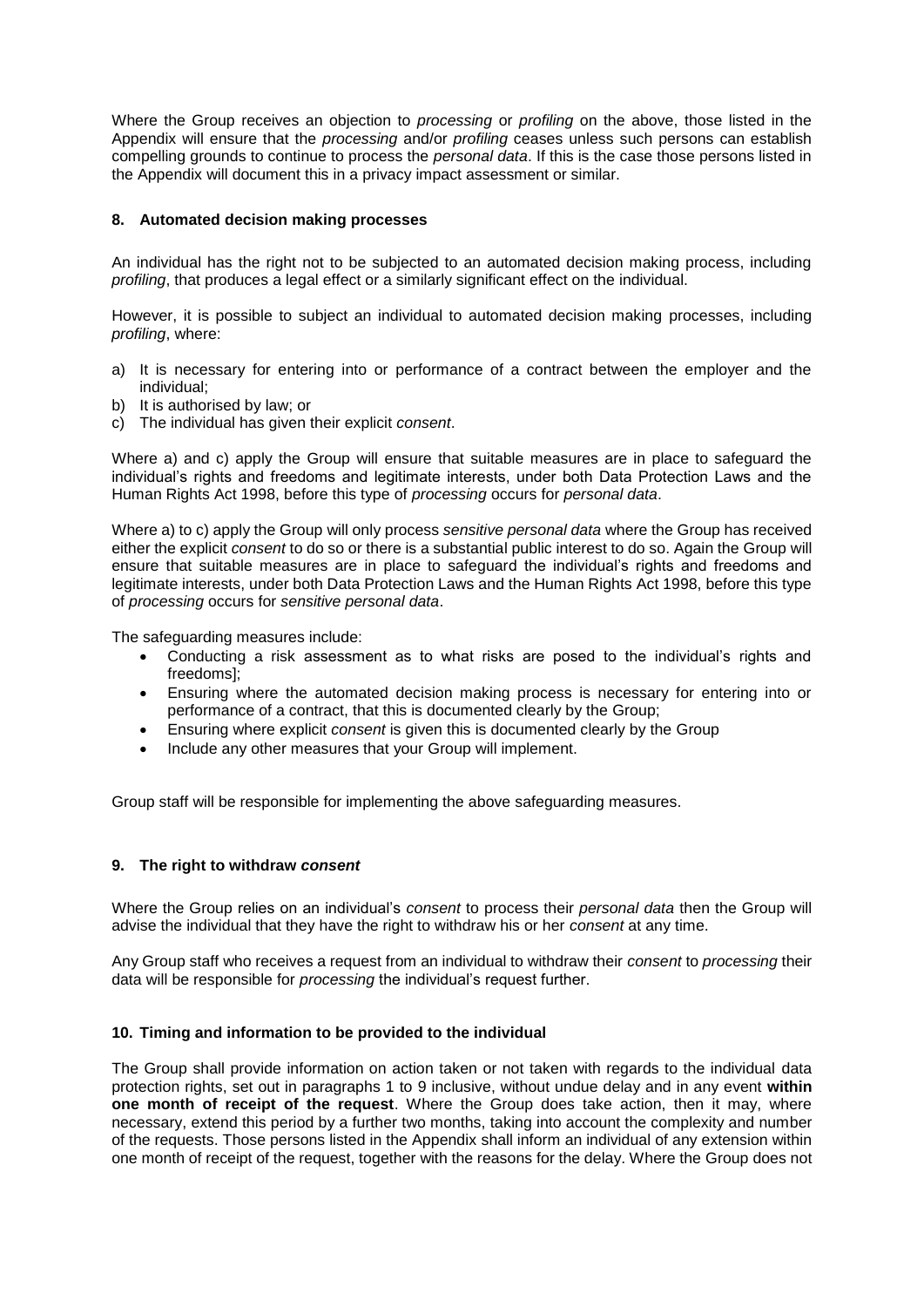take action on the request of the individual then those persons listed in the Appendix will inform him or her on the possibility of lodging a complaint with the ICO and seeking a judicial remedy.

# **11. Charges**

Where requests from an individual are manifestly unfounded or excessive, in particular because of their repetitive character, the Group may either:

- Charge a reasonable fee taking into account the administrative costs of providing the information or communication or taking the action requested; or
- Refuse to act on the request.

The Group must demonstrate whether the request is manifestly unfounded or excessive. Those listed in the Appendix will be responsible for demonstrating this.

Where the individual makes the request by electronic means the Group shall provide the information in a commonly used electronic form, unless otherwise requested by the individual.

The Group will need to act on any *personal data* protection breach it suspects or knows of when acting as either a *data controller* or a *data processor*.

Group staff must inform those persons listed in the Appendix where a *personal data* breach has either been reported to him or her or they themselves have identified a *personal data breach*.

#### **1.** *Personal data* **breaches where the Group is the** *data controller***:**

Those listed in the Appendix will take measures to establish whether or not a *personal data breach* has occurred. Those persons will:

- Conduct a risk assessment as to what level of risk the *personal data breach* poses/has occurred;
- Conduct any relevant interviews or investigations of the Group's practices and/or Group staff to assess how the *personal data breach* occurred]
- Implement measures and take steps to limit, contain and recover the breach]
- Include any other measures that your Group will implement

Unless the *personal data breach* is unlikely to result in a risk to the rights and freedoms of an individual, then those listed in the Appendix will be responsible for alerting the ICO of any *personal data breach* without undue delay, but no later than 72 hours after having become aware of the Group's *personal data breach*. Where it is not possible to inform the ICO in this time those listed in the Appendix will be responsible for explaining to the ICO the reasons for the delay.

If the *personal data breach* happens outside the UK then those listed in the Appendix will be responsible for alerting the relevant *supervisory authority* in the effected jurisdiction.

If those listed in the Appendix are not able to provide the ICO/other relevant *supervisory authority* with all the relevant information related to the *personal data breach* then those persons shall provide the information in phases without undue further delay.

Those listed in the Appendix will be responsible for documenting any *personal data breaches*, including:

- The facts relating to the *personal data breach* including any investigations undertaken or statements taken from the Group's staff;
- The effects of the *personal data breach*; and
- The remedial action taken.
- **2.** *Personal data breaches* **where the Group is the** *data processor***:**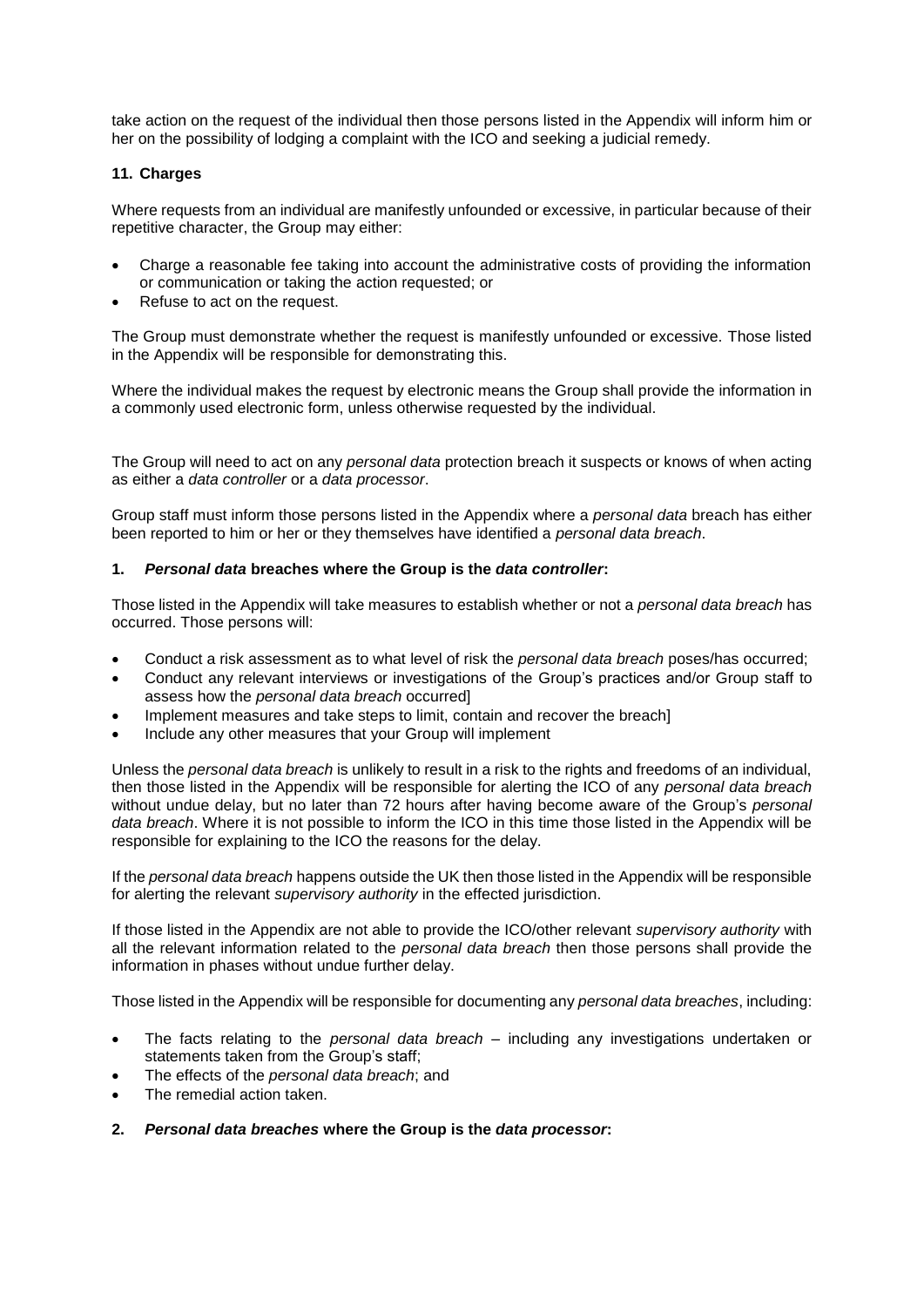Those listed in the Appendix will be responsible for alerting the relevant *data controller* as to the *personal data breach* that has been identified as soon as they are aware of the breach, having particular regard to any contractual obligations the Group has with the *data controller*.

# **3. Communicating** *personal data breaches* **to individuals**

Where a *personal data breach* has been identified, which results in a high risk to the rights and freedoms of individuals, those listed in the Appendix will be responsible for informing those individuals effected by the *personal data breach* without undue delay.

For the avoidance of doubt there will be no need to inform individuals of a *personal data breach* where:

- The Group has implemented appropriate technical and organisational protection measures to use the *personal data* affected by the breach, in particular to make the *personal data* unintelligible to any person who is not authorised to access it, such as encryption.
- The Group has taken subsequent measures which ensure that the high risk to the rights and freedoms of the individual is no longer likely to materialise.
- It would involve disproportionate effort to tell all affected individuals. Instead, those listed in the Appendix shall, on behalf of the Group, make a public communication or similar measure to tell all affected individuals.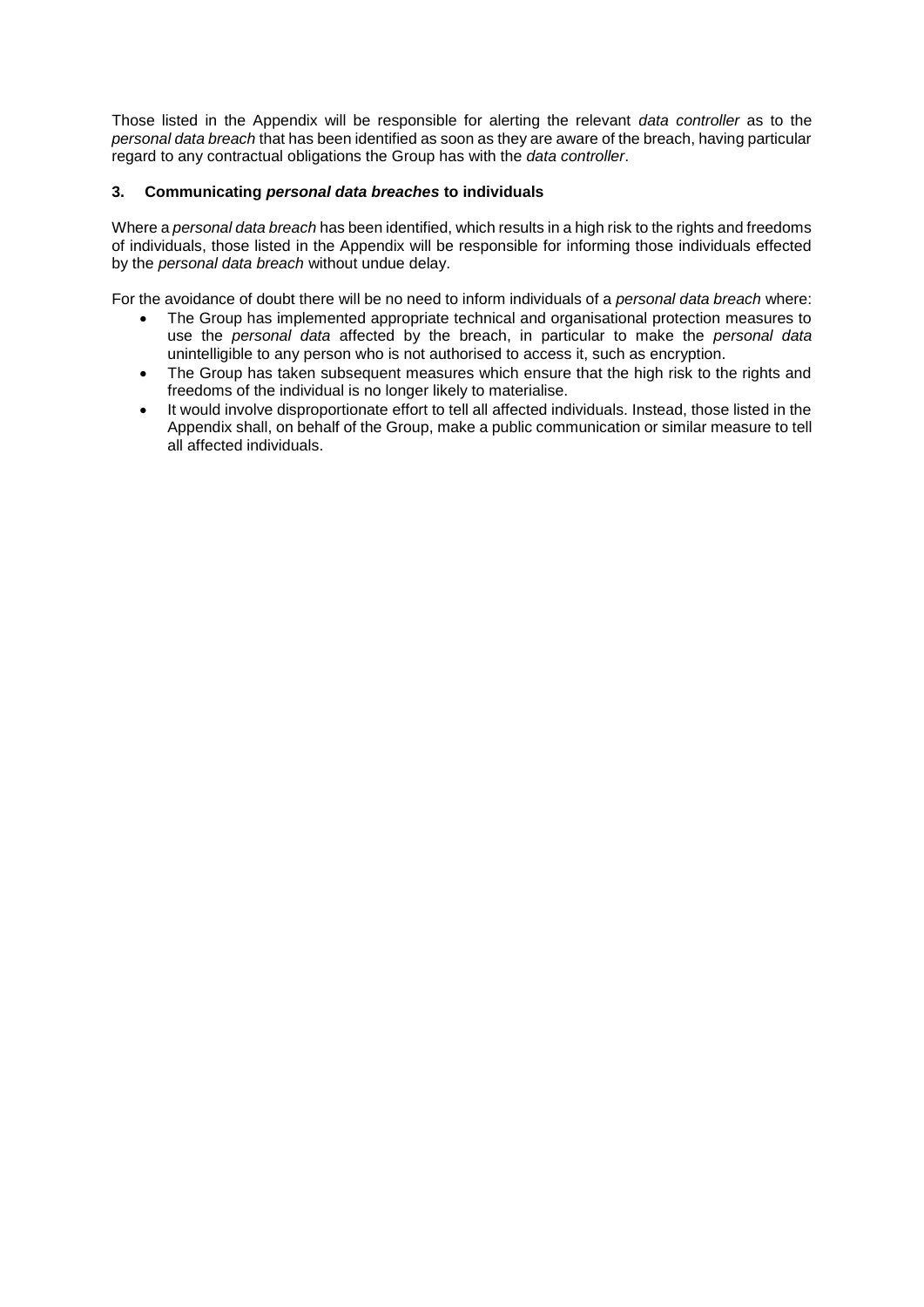# **Actions to take after a breach**



The information sent to individuals should be sent separate to any other communication and could be sent via multiple communication channels in order to ensure transparency. The information should also be presented in clear and plain language.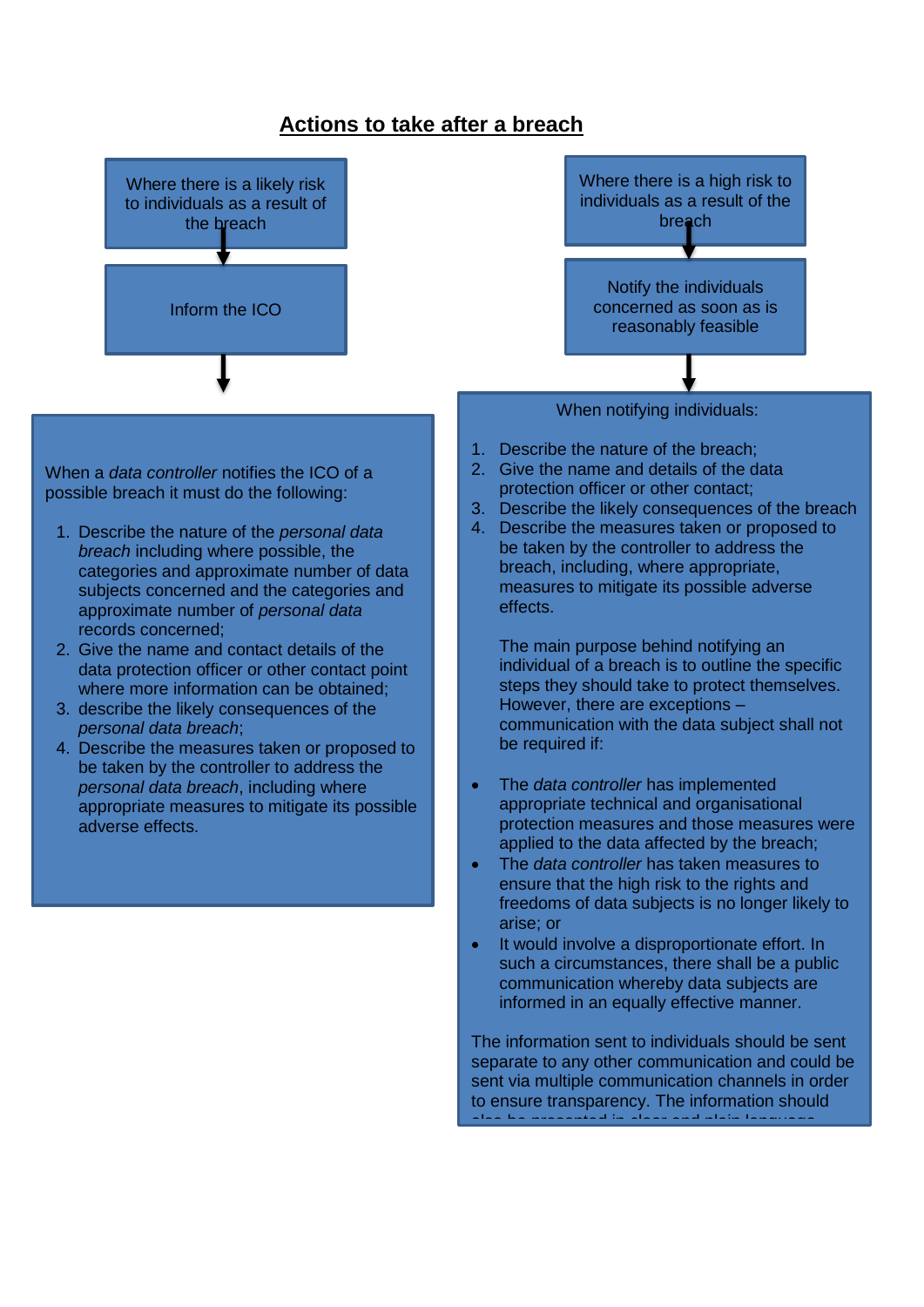Those listed in the Appendix will keep written records of the *processing* activities of the Group. The records must be in writing (which can be in electronic form) and must include the following information:

- The name and contact details of the *data controller* or *data controller*'s representative and any joint controllers;
- The purposes of the *processing*;
- A description of the categories of the data subjects and of the categories of the *personal data*;
- The categories of recipients to whom *personal data* have or will be disclosed to, including to those internationally;
- Any transfers of *personal data* internationally, including the identification of the third country or international organisation to which the data is transferred;
- The envisaged time limits placed on an individual's right to erasure; and
- Where possible, a description of the technical and security measures that have been utilised to alleviate data-related risks.

The Group will also document:

- Information required for privacy notices;
- Records of *consent*;
- Controller-processor contracts:
- The location of *personal data*;
- Data Protection Impact Assessment reports;
- Records of *personal data breaches*;
- Information required for *processing sensitive personal data* or criminal convictions/offences data.

#### **The Group will make these records available to the ICO upon request**.

Where Group staff receive a complaint from an individual about the use of his or her *personal data* then they should bring this to the immediate attention of those listed in the Appendix

#### **a) The lawfulness of** *processing* **conditions for** *personal data* **are:**

- 1. *Consent* of the individual for one or more specific purposes.
- 2. *Processing* is necessary for the performance of a contract with the individual or in order to take steps at the request of the individual to enter into a contract.
- 3. *Processing* is necessary for compliance with a legal obligation to which the controller is subject to.
- 4. *Processing* is necessary to protect the vital interests of the individual or another person.
- 5. *Processing* is necessary for the performance of a task carried out in the public interest or in the exercise of official authority vested in the *data controller*.
- 6. *Processing* is necessary for the purposes of legitimate interests pursued by the controller or a third party, except where such interests are overridden by the interests or fundamental rights or freedoms of the individual which require protection of *personal data*, in particular where the individual is a child.

#### **b) The lawfulness of** *processing* **conditions for** *sensitive personal data* **are:**

- 1. Explicit *consent* of the individual for one or more specified purposes, unless reliance on *consent* is prohibited by EU or Member State law.
- 2. *Processing* is necessary for carrying out data controller's obligations under employment, social security or social protection law, or a collective agreement, providing for appropriate safeguards for the fundamental rights and interests of the individual.
- 3. *Processing* is necessary to protect the vital interests of the individual or another individual where the individual is physically or legally incapable of giving *consent*.
- 4. In the course of its legitimate activities*, processing* is carried out with appropriate safeguards by a foundation, association or any other not-for-profit body, with a political, philosophical, religious or trade union aim and on condition that the *processing* relates only to members or former members (or those who have regular contact with it in connection with those purposes) and provided there is no disclosure to a third party without the *consent* of the individual.
- 5. *Processing* relates to *personal data* which are manifestly made public by the individual.